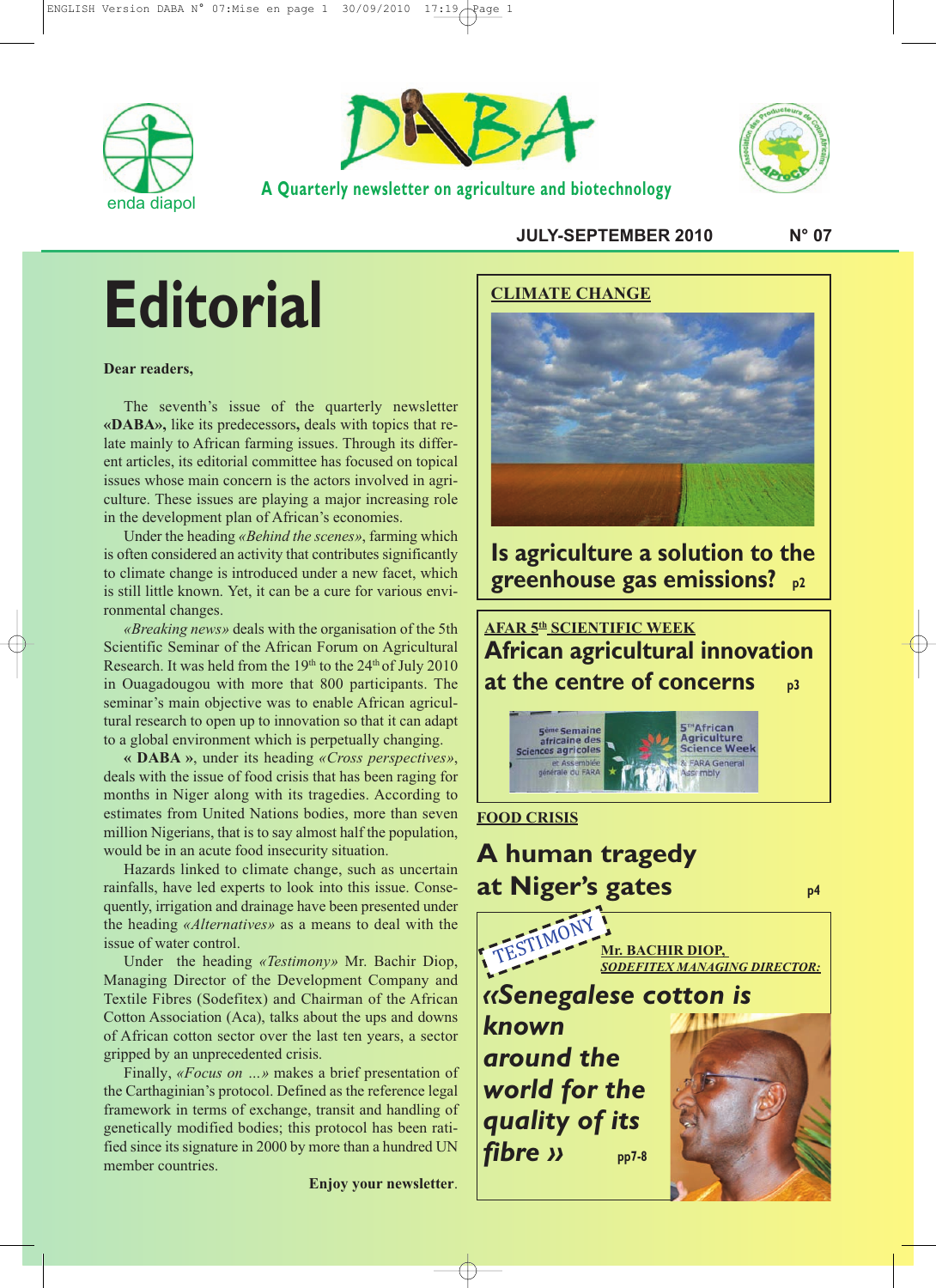### BEHIND THE SCENES

#### **CLIMATE CHANGE**

### **Is agriculture a solution to the greenhouse gas emissions?**

Although it belongs to human activities that emit the most greenhouse gas, agriculture can help fight efficiently global warming. At least, that is the opinion of a group of UN experts assigned to prepare long-term approaches *to the mitigation of climate change.*

cording to some United Na-<br>tions' experts, « agriculture can<br>change within the respect and support of tions' experts, « agriculture can be part of the solutions to climate change within the respect and support of development and food security criteria in developing countries. However, to achieve this potential, some discussions combined with systematic and targeted decisions […] are required to clarify optional possibilities and the corresponding support. »

In the coming years, agriculture will be faced with the enormous challenge of feeding something like nine billion human beings by the year 2050. To achieve that, it will have to double its production compared to its current level. Therefore, that will imply more land and more crops, plus intensive cattle breeding and greater use of fossil fuels among other things. However, the world context is far from being favourable for that.

Nowadays, humanity is confronted with major natural disasters coupled with crises of various sorts which, according to most estimates, will go on increasing. This situation is caused by emission of greenhouse gas. According to a study done by Greenpeace, *«the overall contribution of the farming sector to the emission of greenhouse gas stands between 17 and 32% of world man-made emissions. These figures include direct emissions of Ghg from land-based activities, livestock, rice growing and indirect emissions from the use of fossil fuels; and from agrochemical production and conversion of non-cultivated lands to agriculture».*

Therefore, tackling environmental concerns while producing enough food seems to be the new challenges tomorrow's agriculture will be confronted with. However, considering the way farming is done under most production systems, agriculture cannot be the solution to climate change owing to the fact that it creates mostly additional environmental problems. Therefore, the solution lies in the change of current farming practices. This will help solve current environmental problems, improve productivity and achieve food security.

Different farming practices can contribute to the mitigation of the impact of global warming:

namely the elimination of open fallows practices, land rotation trough the growing of leguminous plants, optimum use of nitrogenous fertilizers and phosphorus, manures and slurry. In the last case, choosing solid manures instead of liquid manures will help limit methane emissions. Reducing ploughing without using herbicide can also be one out of many solutions. There is also the restoration of organic soils drained to get arable lands and the restoration of degraded lands to increase the number of carbon wells. This will help fight against soil erosion and contribute to organic and nutrients inputs. The optimum management of pastures as well as the reduction of chemical inputs and eradication of crops that require their use will help fight undoubtedly global warming which is a real threat to crops.

In addition, a large scale plan could also include energy-efficient measures. In fact, the way agriculture is practiced today requires an abundant use of energy. That is the case with the manufacturing of energy-intensive fertilizers which represents about 1,2% of world Ghg emission. Just as with transport, refrigeration and farming machinery to name a few.

The measures that have been previously recommended should be associated with general energy saving measures and/or utilization of renewable



energies such as solar energy and biogaz. Some major obstacles remain even if several studies and experiences have demonstrated that it is possible to both increase the output of the lands and respect the environment. These impediments are as follows: absence of a political will, a lack of information, of technical assistance, access to fertilizers, appropriate inputs. Those obstacles are also connected to the financial cost of mitigation options which often discourage people.

Therefore, it is highly important to establish policies that promote and sustain, as well as encourage funding and investment so that agriculture can fulfill its potential in terms of global warming mitigation while boosting agricultural production especially, in Sub-Saharan Africa.

#### **D A B A** *A Quarterly newsletter on agriculture and biotechnology.*

**Director of publication: Moussa MBAYE Coordonnator: Mamadou Alimou BARRY Redaction Team: Mamadou Alimou BARRY - Abdoulaye KONE -Wêdémi Karine Raïssa OUE-DRAOGO - Marina Isabelle G BAMBARA - Claire DUBROCA - Miriame KEITA - Moussa TALL**

**Layout: Noma Camara**

Contacts :<br>ENDA DIAPOL, Sicap Sacré Coeur Transition 4,<br>villa n° 8773 - B.P. : 7329 - Dakar - SENEGAL **Tel. :(221) 33 825 36 20 - Fax :(221) 33 825 36 32 - E-mail : agripol@endadiapol.org - Web: http://www.endadiapol.org**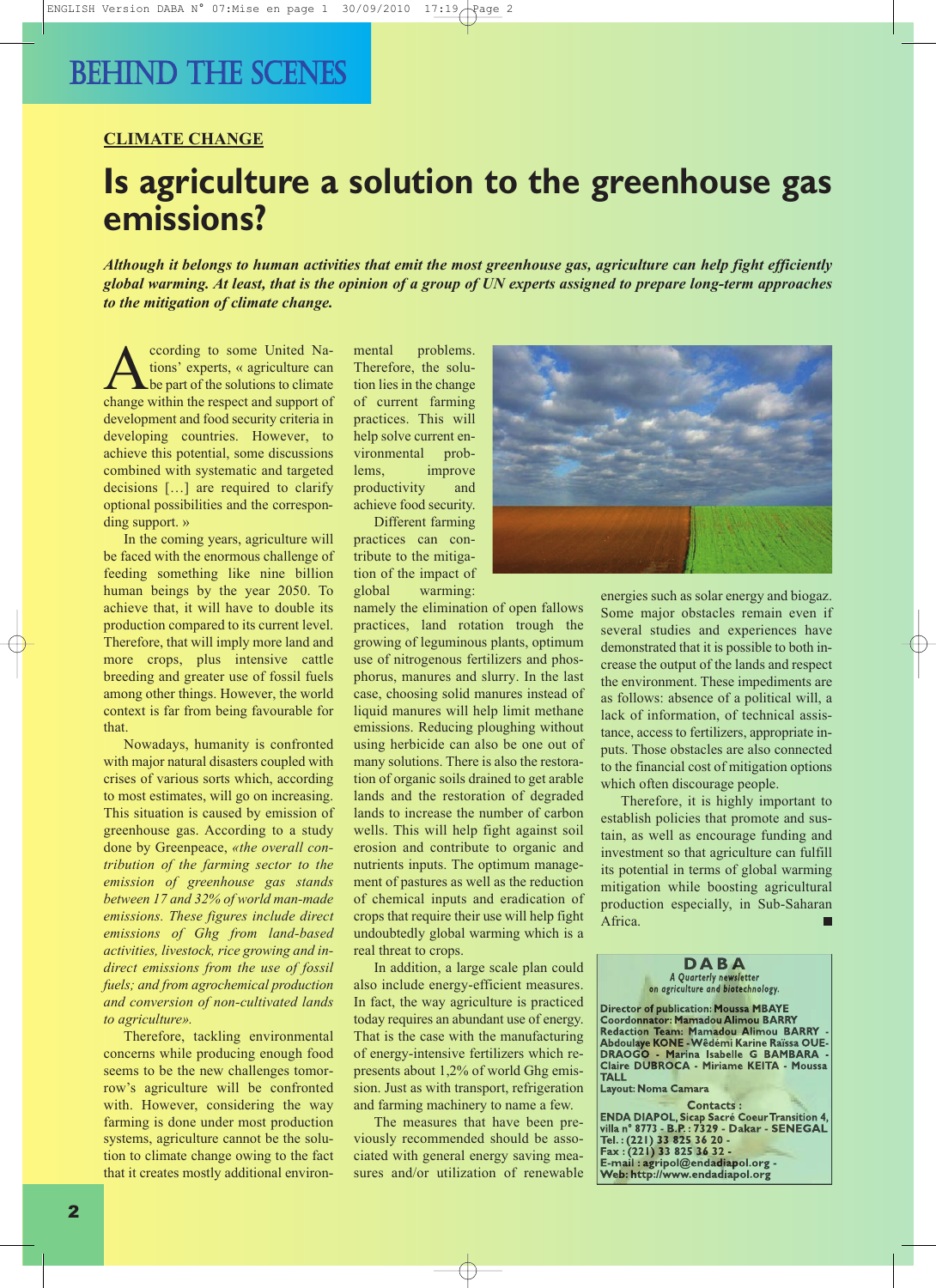### BREAKING NEWS

#### **AFAR 5th SCIENTIFIC WEEK**

### **African agricultural innovation at the centre of concerns**

When it comes to scientific progress, Africa lags behind, particularly in the field of new technologies. This phenomenon creates a loss of earnings for the agricultural sector. In order to reverse the trend, the African Forum for Farming Research (AFAR) organised, in Ouagadougou, Burkina Faso, from the 19th to the 24th of July, 2010 *its fifth scientific week*



To enable agricultural research to make headway, in view of new challenges and opportunities of science, has been the objective of the African Forum for Agricultural Research (AFAR) which has lately organised its scientific week. The fifth of its kind, the meeting was held in Ouagadougou, Burkina Faso, from the 19<sup>th</sup> to the  $24<sup>th</sup>$  of July,  $2010$  in the name of farming innovation.

More that eight hundred (800) participants comprising agricultural research managers, agricultural development experts, producers, researchers, scientific and development partners, agricultural NGO's as well as actors from the private sectors and policy makers attended the meeting. *«African farming innovation in a global changing environment»* was the central theme debated by the participants during a whole week. In order to better understand its different aspects, the following subthemes were discussed as well: «*Investment in farming innovation*

*after the financial crisis*», «*Knowledge centres and networks to meet the globalisation challenges*», «*Climate change and adaptative capacities of African agricultural traders in relation to internal upheavals*». These topics which have been discussed through 14 parallel sessions made it possible to summarize the main challenges facing agricultural research in Africa. Besides plenary sessions, exhibitions and posting activities also took place during the conference.

#### **The private sector invited to invest in agriculture**

During the sessions, actors from the private sector, whose role is important in terms of financing and research, have not been marginalized. Indeed, they have been invited to direct their investments towards agriculture. That is why the day devoted to Pddaa (Program for the development of agriculture in Africa) helped illustrate the role of the private sector in implementing the program for a sustainable and extensive agriculture in Africa. However, it is important to notice that the initiatives from the private sector are often impeded by various constraints, namely administrative. Participants drew the attention of policy makers to the need of giving more opportunities to private actors for greater and better involvement in the execution of Pddaa. As far as the Ministers of Agriculture from Burkina Faso, Rwanda, Sierra Leone and the Minister of Research of Mozambique are concerned, they made a plea for private-public partnership in the field of agricultural research.

Before the next edition of the scientific week of the AFAR which has been scheduled for the year 2013 in Maghreb, the Ouagadougou edition helped participants to learn better about the challenges, opportunities and progress made in the field of African agricultural research. Hopefully, every actor will play its part. The development of agriculture in Africa is at that price.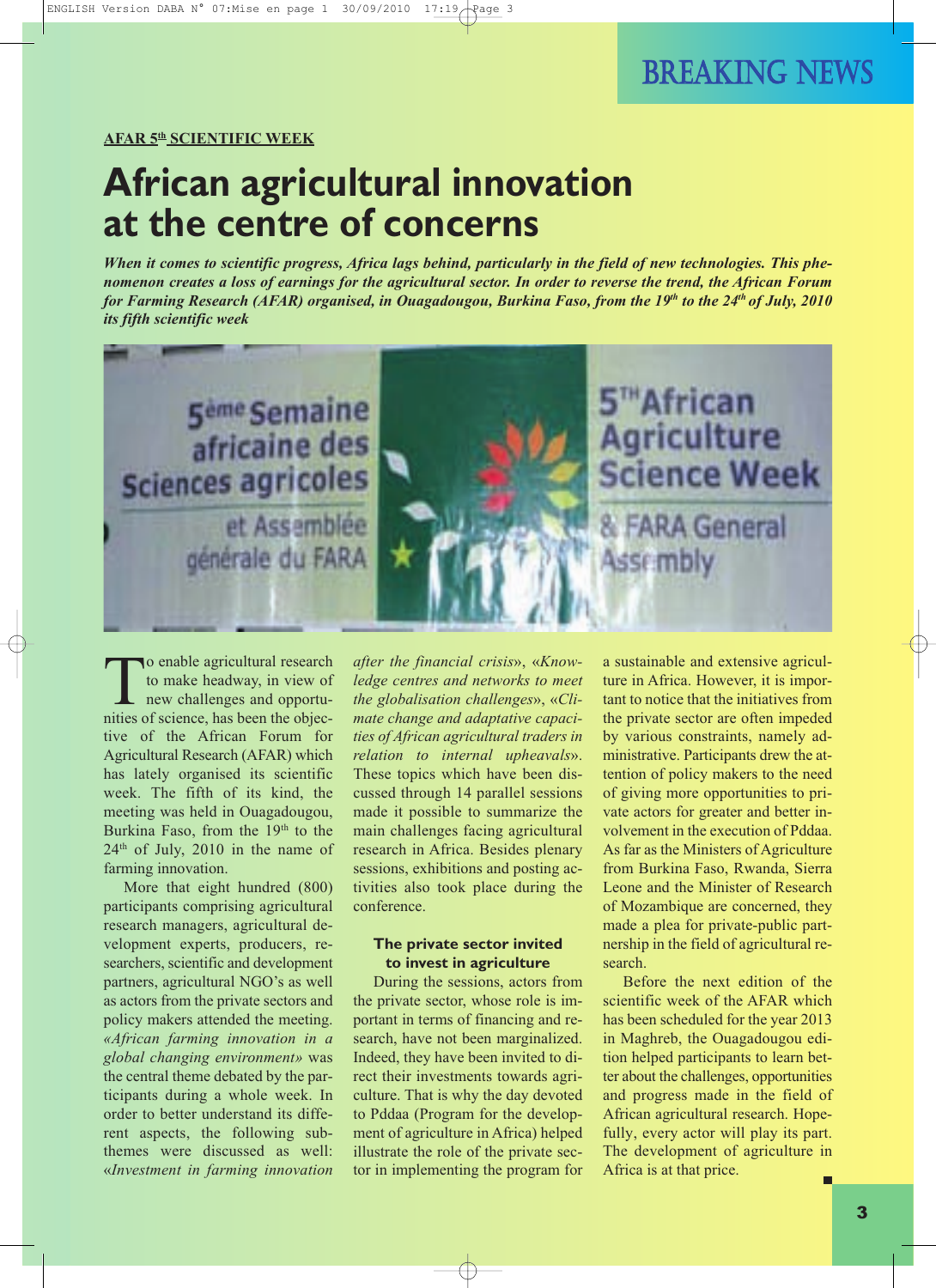### **Cross-perspectives**

#### **FOOD CRISIS**

### **A human tragedy at Niger's gates**

Since the beginning of the year 2010, Niger has been experiencing its worst food crisis ever. About seven million Nigerian suffer from hunger and nearly 370.000 children under five are malnourished. This situation is the result *of the disastrous 2009/2010 agricultural season.*



iger is in a state of emergency. About seven million people, namely half its population, including close to 370.000 children under five are suffering from hunger. This is the result of the severe food crisis raging in the country since the beginning of the year. Despite the mobilisation of the international community, the country has been struggling to solve this problem.

Niger's current situation is mainly due to the disastrous results of its 2009/2010 agricultural season which have been caused by insufficient and irregular rainfall. The latter have led

to a 30% drop in cereal production and nearly 70% concerning the production of fodder for cattle. Furthermore, pests' invasions, illnesses and population boom have led to higher prices of foodstuffs. Dire poverty of the populations, severe lack of foodstuffs and impoverished pastures should also be mentioned. Largescale migrations are being also witnessed. Today, they are about 500.000 Nigerian who go into neighbouring countries looking for temporary jobs.

This on-going food crisis is likely to increase the number of its victims if help is not increased. Already in 2005, the lack of food stocks had led to a starvation resulting in the death of more than 100.000 people. Currently, the majority of the population lives in a state of utter destitution. Weakened by drought, livestock are being sold at a give away price to buy food; this costs a lot due to inflation. The system of free public health no longer cares for children, thus condemning thousands of them, malnourished, to certain death for lack of care.

To make matters worse, torrential rains over the last few weeks have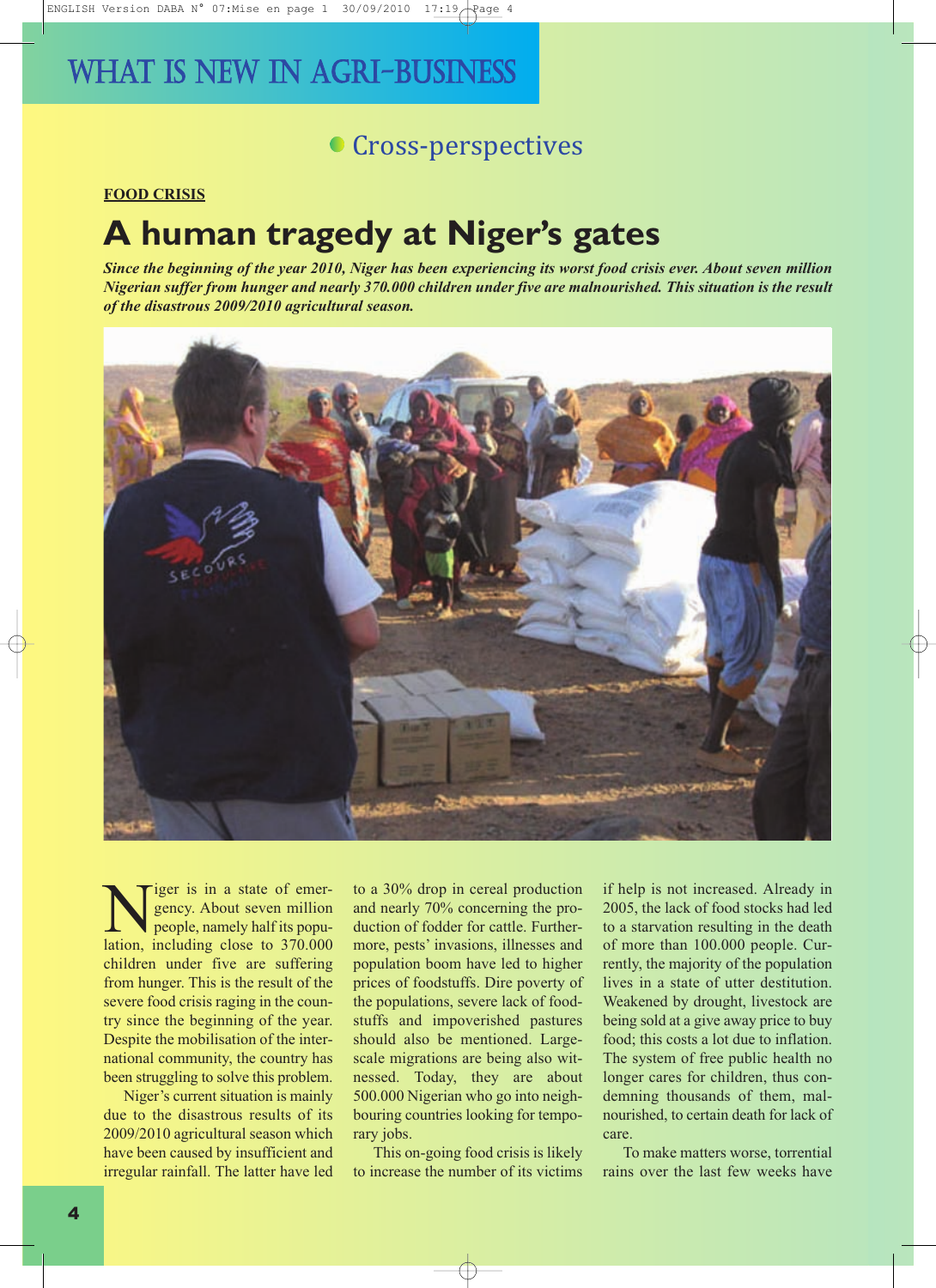

devastated the Agadez region leaving many families homeless.

#### **Emergency measures**

Unlike the 2005 crisis, Nigerian authorities have called for international aid in order to be able to rescue the populations. At the local level, cereals sales at moderate prices have been undertaken for the most vulnerable people. Also, the free distribution of food supplies has made it possible to significantly ease the crisis in the rural areas. Despite the arrival of the first food supplies, the situation is still alarming. As far as it is concerned, the Niger Food Organization (Nfo) is doing its best to send food to different areas hit by food insecurity. Technical and financial partners are called on to intervene on the ground in order to curb this crisis.

International aid is coming in even if it is to be well-organised and directed towards the most vulnerable people. Preceding experiences have allowed the establishment of monitoring and answering mechanisms, thus making it possible to better coordinate aid. United Nations' humanitarian agencies, the Red Cross and Non-Governmental Organisation, are providing emergency relief specially, for women and malnourished children. Nevertheless, funding remains inadequate. According to the United Nations, out of the required 348 million US dollars there is a shortfall of 206 millions. According to Caritas Niger, the country has only received 47.000 tons of food aid out of the 85.000 pledged by the international community.

Food insecurity is a situation where malnutrition, reduction of the capacity to produce foods or generate revenues as well as the increase in predisposition for sickness are noticed. Generally, it is due to timely or structural causes. The food crisis in Niger has an effect on many countries in the Shahelian areas. Ten million people suffer from it. According to the United Nations Food and Agriculture Organization (Fao) 465.000 people in Burkina Faso, 600.000 in Mali, 370.000 in Mauritania and dozens of thousand in Northern Nigeria are affected by the crisis.

After a thirty years' struggle, Niger is yet to find a coherent strategy to get out of the vicious circle of food insecurity. The solution would reside, undoubtedly, in the involvement of all actors, namely, through the combination of all efforts made by the Nigerian State, sub-regional integration bodies and technical as well as financial partners geared to the planning of actions that need to be implemented in order to get out of this chronic food insecurity.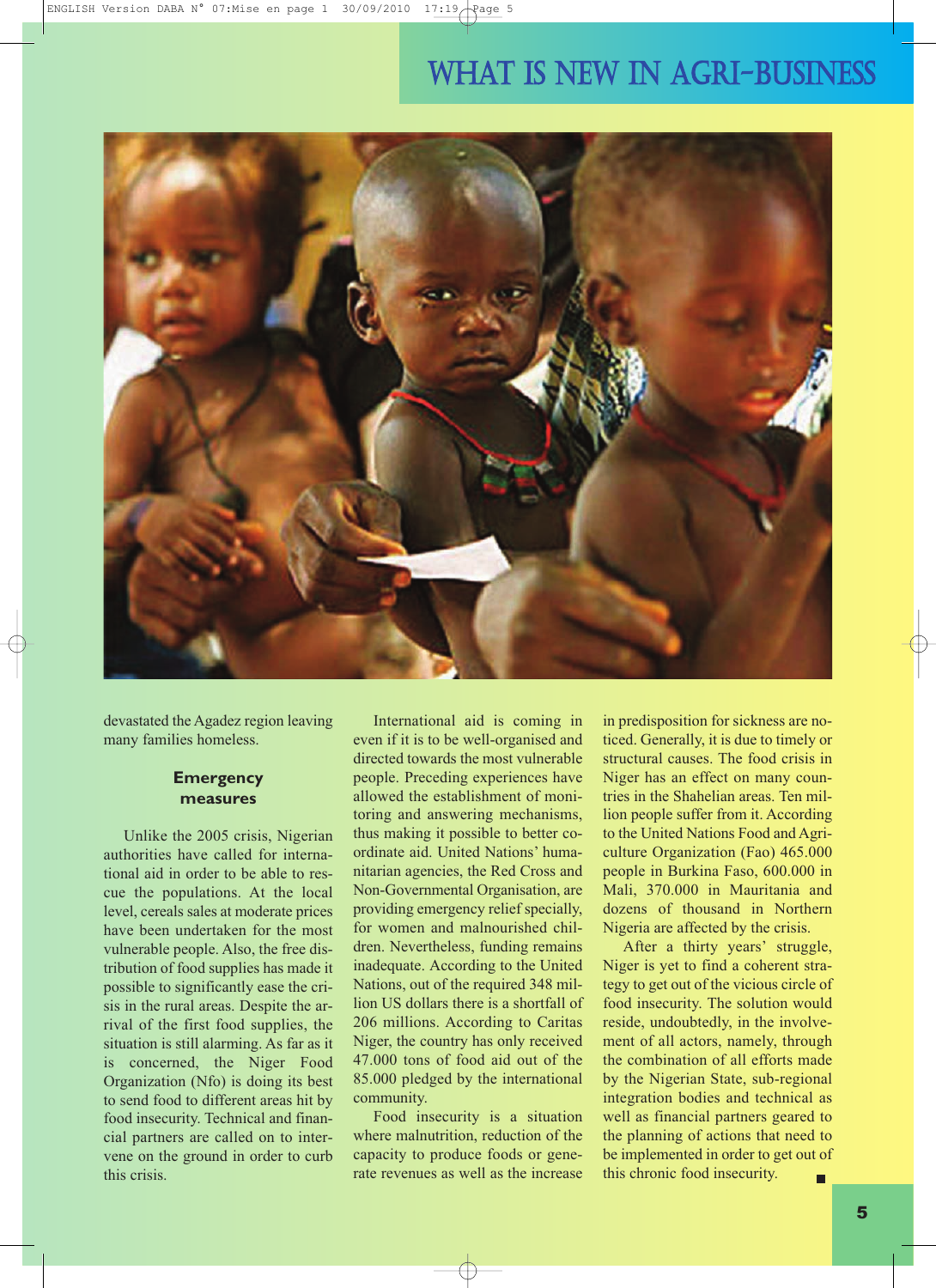### **Alternatives**

**BOOSTING AGRICULTURAL PRODUCTION IN AFRICA**

# **Water control imperative through irrigation and drainage**

*Chronic droughts in certain areas while others are flooded result from the unequalled spatiotemporal distribution of water resources. This situation is detrimental to the development of an intensive farming production on the African continent. To remedy it, control of water becomes a prerequisite.*

The climate change affecting<br>agriculture resulting in an<br>excess and/or a lack of rain-<br>fall has become an urgent issue for agriculture resulting in an excess and/or a lack of rainfall has become an urgent issue for the control of water. Hence, irrigation and drainage are advocated to stabilise crops and improve yields.

Irrigation is an operation in which water is brought artificially to plants in order to increase their yield. As for drainage, it enables the draining off of water through ditches or drains. These two methods are required whenever there is a lack or excess of water. Several irrigation techniques can be identified. Manual irrigation is done with a watering can, a bucket or any other container. It is practised on a small surface area. But, its disadvantage is the fact that it requires a great deal of water, most of it being lost to evaporation. On the contrary, micro-irrigation, also called dripping system, is a more economical technique since it prevents water running off. But it can only be used for crops standing in line like market gardening and fruit growing. Besides, it calls for the use of filtered water in order not to obstruct irrigation channels. This technique consists in channelling low-pressured water as far down as plant's roots. Dripping takes place on the surface or underground, thanks to small pipes that are put on the ground or buried.

As far as irrigation through spraying is concerned, it is a



method that utilizes buried pipes, where water runs under high pressure. Mobile pipes, linked to these channels, water the plots as would rain, sending water under pressure above plants.

The major drawback of microirrigation and irrigation through spraying is the fact that either one of these techniques require costly infrastructure, thus creating a problem of accessibility for African farmers.

Water control requires as well the control of drainage. This consists in evacuating the surplus water from plots through ditches. In fact, an excessive humidity creates change to the physical-chemical characteristic of soil through unstable organic structures, particles desegregation and a lack of oxygen among other things. This makes farming works difficult because it

causes the formation of big and compact clods of earth which limits the feeding and growth of the plants. The ditches dug inside the soil in order to evacuate surplus of water are then a solution. As for irrigation, putting in place a drainage system is also costly and sometimes lies beyond the reach of most African producers.

Owing to the recent food crisis, the combined efforts from both sides, aim at intensifying agricultural production in Africa. However, due to the bad effects of climate change which are badly felt on the continent, these initiatives may be annihilated if adaptation strategies are not found. Somehow, drainage and irrigation, combined with other better farming practices, can constitute the base for an intensive and sustainable agriculture in Africa.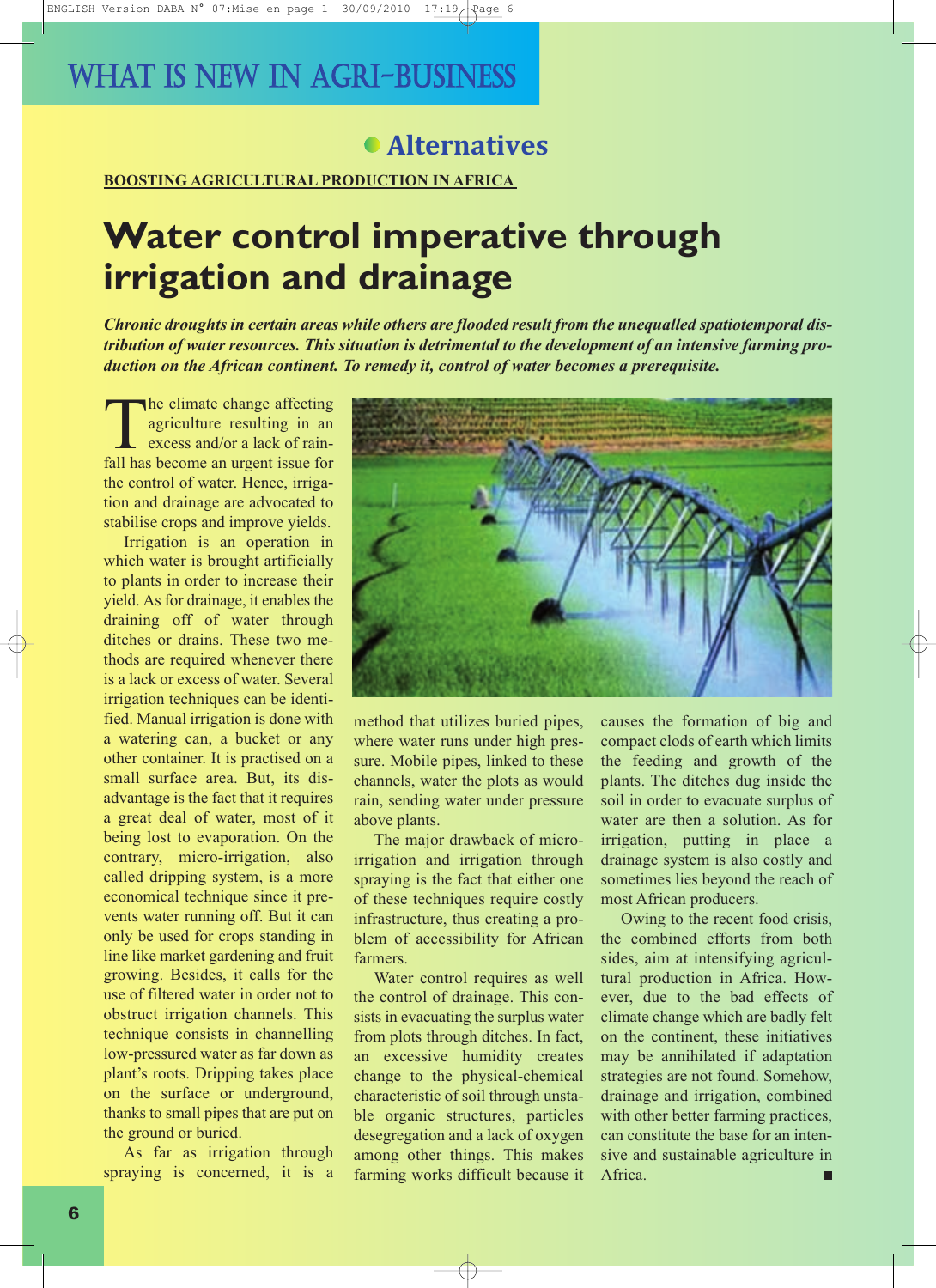TESTIMONY

### WHAT IS NEW IN AGRI-BUSINESS

### **Mr. BACHIR DIOP, SODEFITEX MANAGING DIRECTOR:**

# *«Senegalese cotton is known around the world for the quality of its fibre »*

*As an agronomist-economist, Mr. Bachir Diop has held various positions since he has been recruited by Sodefitex. From 1983 to 1997, he has been successively: Department Manager, head of the follow-up-evaluation Department, Deputy Technical Director and Coordinator of the Rural Development Project in Eastern Senegal; Agronomic Technical Director as well as Rural Development Director. Between 1997 and 2000, he was selected to manage a Pilot Project financed by the International Fund for Agricultural Development, (Fida), the Project for the Promotion of Rural Small Scale Enterprises that aims to expand non-agricultural activities in rural areas, before leaving Sodefitex. In 2000, due to a political change of power, he was called back at the helm of Sodefitex with the special mission of improving the performance of a company that was facing its worst crisis ever. Thus, DABA is interviewing in this edition a man whose passion for rural development issues is unquestionable (by the way he presides over the think tank «Ipar» which is a «Rural and Agricultural Prospective Initiative».*

#### **DABA: The African cotton sector has been going through a crisis since 2000. What are its impacts in Senegal?**

**M. Bachir Diop:** From 1998 to 2000, the Senegalese' cotton sector had, if I may say so, «hit the bottom» with the worst results it had ever achieved during the course of its history: 11 600 tons, 14 600 tons of seed cotton. Suddenly, agronomical yields have dropped (200 and 682/ha) because of the invasion of a dangerous pest that bites and sucks, Bemisia tabaci, the "white fly''. Cotton farmers' income dropped dramatically and agricultural credit's system was frozen for producers were unable to pay back their loans. Luckily, between 2000 and 2007, the production had more than tripled thanks to the establishment and setting-up of a strategic plan which enabled 50 000 Senegalese cotton growers acting in common along with the wage earners of Sodefitex to mobilise and form an association, the FNPC. Yields were doubled and the Senegalese cotton fibre's good reputation was restored. But in 2008, things changed because of a very poor rainfall which drastically undercut cotton growers' income. After seven agricultural seasons marked by increased growth, the Senegalese cotton sector has been subjected to a severe crisis resulting from low world cotton rates and a rise in the prices of agricultural inputs leading to a total collapse of African cotton production.

#### **What are the causes of the uncertain evolution of Senegalese cotton production which, up to now, cannot exceed the 50.000 tons of seed cotton?**

The evolution of surfaces and production in Senegal are determined mainly by weather conditions, change to producers' prices and

related prices; inputs cost and incentive policies from the Sate. In fact, to be attractive the cotton sector must imperatively offer comparative and tangible advantages for cotton growers. It is an endless fight for ever better results which requires a perfect organisation of the sector, competitive technical options, disseminated through a wide-ranging and appropriate operational supervisory system. Senegal will never be a major cotton country. Nevertheless, it can produce a fibre of a high quality, offers good prices to cotton growers, and make full use of its ginning facilities, and create a wealth that is fairly distributed between farmers, shareholders and the State while investing to develop the sector. It is thanks to all of this that the actors'strategy is a sound one. Hence, the ISO 9001 certification obtained by our company five years ago has allowed us to develop an equitable (L8, F8) cotton brand. So, Senegalese cotton is known around the world for the quality of its fibre.

#### **What are the measures initiated to revive cotton cultivation in the different production centres, namely in the South-East of the country?**

Following the successive poor performances of the last three years, the 2 400 cotton producers' associations of Senegal and more than 120 technicians from Sodefitex have, during two months, through several assessment meetings attended by 24 000 cotton growers, made a thorough analysis of the problems confronting the cotton sector's and worked out guidelines to boost production. At the end of this process, the plan to boost cotton production, which aims to reach within three years its fullest industrial potential, (65 000



T), has been adopted by all actors of the cotton sector. In order to reach this objective, the actors have agreed to boost production in a sustainable way by improving and protecting producers' income. This, by restoring good agronomical yields, controlling cotton growers' debt and internal outstanding payments of cotton producers associations, as well as the total eradication of inputs trafficking and misappropriation. The plan which was validated during the 29 May conference, held in Missirah in Tambacounda, and chaired by the Minister of Agriculture, include three main axes: First of all, by investing again in human resources development, farmers, professional organisations representatives, village technical relays and Sodefitex agricultural supervisors. Next, by expanding staffing and logistical means, to better supervise cotton growers and finally by adopting the technical options proposed under the new situation and by seeing to their adoption.

#### **What is your association's contribution in promoting cotton growing in Africa?**

The African Cotton Association (Aca) which includes cotton companies and their associates was created on the eve of the WTO meeting in Cancun, a meeting where the issue of cotton grants was high on the agenda. It played a big role with C4 States to promote, within the WTO and around the world the need for a more equitable market and a fair application of the rules. Concentrated in the beginning in West Africa and in the Centre, our Association is now established in all the regions of the continent; and the number of